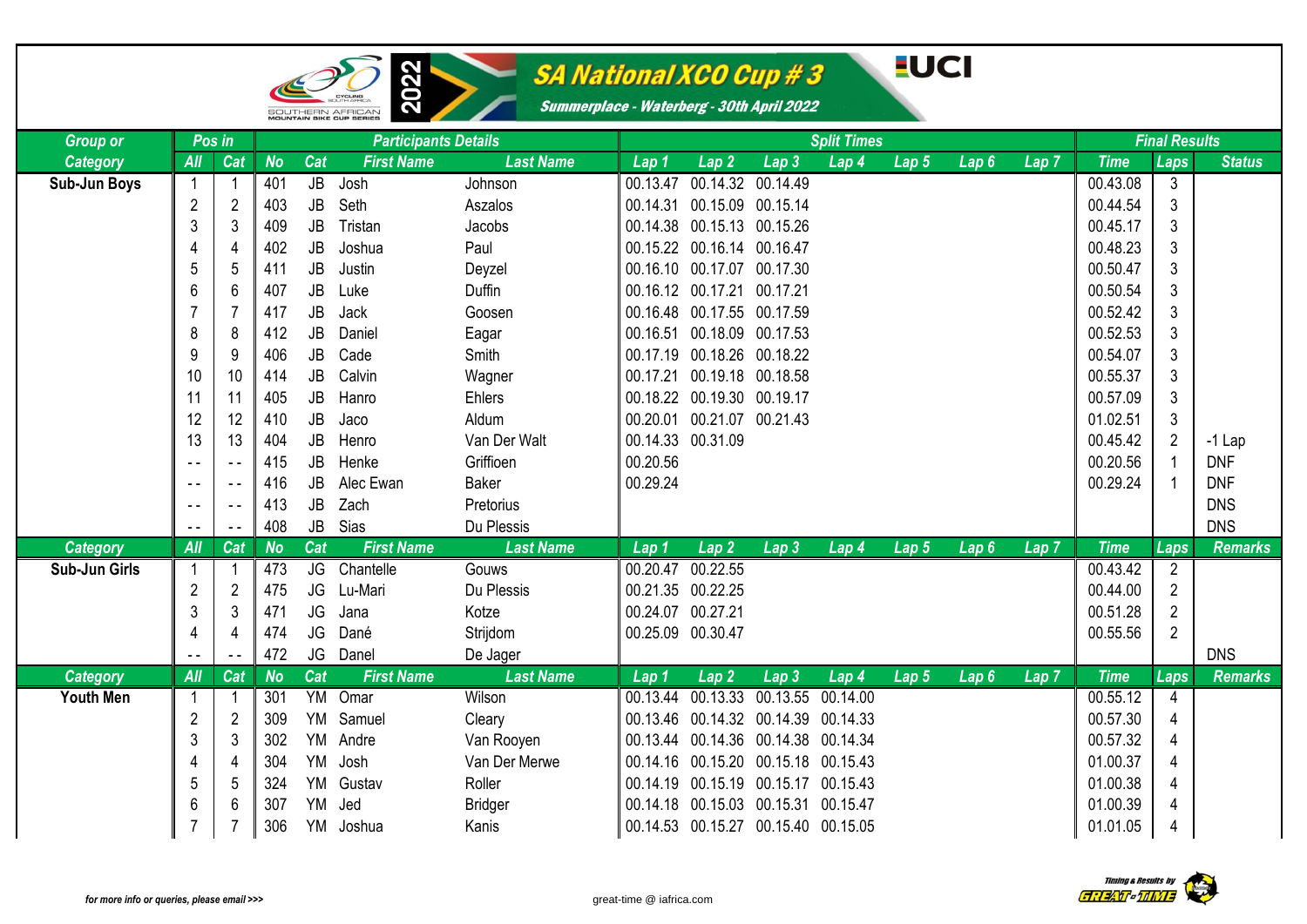

œ

### SA National XCO Cup # 3

### **EUCI**

| <b>Group or</b>    | Pos in        |                |           |           | <b>Participants Details</b> |                       |                  |                                     |                   | <b>Split Times</b> |                  |      |                  |             | <b>Final Results</b> |                |
|--------------------|---------------|----------------|-----------|-----------|-----------------------------|-----------------------|------------------|-------------------------------------|-------------------|--------------------|------------------|------|------------------|-------------|----------------------|----------------|
| <b>Category</b>    | All           | Cat            | <b>No</b> | Cat       | <b>First Name</b>           | <b>Last Name</b>      | Lap <sub>1</sub> | Lap <sub>2</sub>                    | Lap <sub>3</sub>  | Lap <sub>4</sub>   | Lap <sub>5</sub> | Lap6 | Lap <sub>7</sub> | <b>Time</b> | Laps                 | <b>Status</b>  |
|                    | 8             | 8              | 318       |           | YM Beon                     | Van Staden            |                  | 00.14.25 00.15.20 00.15.48 00.16.42 |                   |                    |                  |      |                  | 01.02.15    | 4                    |                |
|                    | 9             | 9              | 315       |           | YM Nicholas                 | Van Der Merwe         |                  | 00.15.38 00.15.36 00.15.58 00.16.06 |                   |                    |                  |      |                  | 01.03.18    | 4                    |                |
|                    | 10            | 10             | 305       | YM        | Jeandre                     | Ungerer               |                  | 00.14.04 00.16.03 00.16.26          |                   | 00.17.02           |                  |      |                  | 01.03.35    | 4                    |                |
|                    | 11            | 11             | 316       | YM        | Stephan                     | Aldum                 |                  | 00.14.52 00.16.14 00.16.44 00.16.41 |                   |                    |                  |      |                  | 01.04.31    | 4                    |                |
|                    | 12            | 12             | 317       | YM        | Carter                      | <b>Barnes-Olivier</b> |                  | 00.15.50 00.16.18 00.17.12 00.16.37 |                   |                    |                  |      |                  | 01.05.57    | 4                    |                |
|                    | 13            | 13             | 326       |           | YM Rademan                  | Travis                |                  | 00.16.50 00.16.30 00.16.38 00.16.54 |                   |                    |                  |      |                  | 01.06.52    | 4                    |                |
|                    | 14            | 14             | 308       | YM        | Adian                       | Claassen              |                  | 00.16.23 00.16.33 00.17.07          |                   | 00.17.11           |                  |      |                  | 01.07.14    | 4                    |                |
|                    | 15            | 15             | 320       |           | YM Lumardt                  | Pienaar               |                  | 00.15.48 00.17.27                   | 00.17.45 00.17.48 |                    |                  |      |                  | 01.08.48    | 4                    |                |
|                    | 16            | 16             | 313       | YM        | Rupert                      | Taljaard              |                  | 00.16.00 00.16.53 00.17.40          |                   | 00.18.21           |                  |      |                  | 01.08.54    | 4                    |                |
|                    | 17            | 17             | 325       |           | YM Gerald                   | Gray                  |                  | 00.15.55 00.17.54 00.18.38 00.17.53 |                   |                    |                  |      |                  | 01.10.20    | 4                    |                |
|                    | 18            | 18             | 311       | YM        | Waldo                       | Strijdom              |                  | 00.16.17 00.18.09 00.18.53 00.18.11 |                   |                    |                  |      |                  | 01.11.30    | 4                    |                |
|                    | 19            | 19             | 310       |           | YM Darrell                  | Swanepoel             |                  | 00.17.36 00.18.52 00.18.52          |                   |                    |                  |      |                  | 00.55.20    | 3                    | $-1$ Lap       |
|                    | 20            | 20             | 323       |           | YM L-Dean                   | Kruger                |                  | 00.16.35 00.19.09 00.20.03          |                   |                    |                  |      |                  | 00.55.47    | 3                    | $-1$ Lap       |
|                    | 21            | 21             | 321       |           | YM Wium                     | Du Toit               |                  | 00.17.52 00.19.34 00.19.27          |                   |                    |                  |      |                  | 00.56.53    | 3                    | $-1$ Lap       |
|                    | 22            | 22             | 322       | YM        | Daniel                      | Scheepers             |                  | 00.17.47 00.20.22 00.20.22          |                   |                    |                  |      |                  | 00.58.31    | 3                    | $-1$ Lap       |
|                    | 23            | 23             | 312       | YM        | Eben                        | Binneman              |                  | 00.15.16 00.16.37 00.27.22          |                   |                    |                  |      |                  | 00.59.15    | 3                    | $-1$ Lap       |
|                    | 24            | 24             | 319       | YM Ty     |                             | <b>Botes</b>          |                  | 00.19.47 00.21.54 00.22.45          |                   |                    |                  |      |                  | 01.04.26    | 3                    | $-1$ Lap       |
|                    | $ -$          | $\sim$ $\sim$  | 303       | YM        | Jean-Jacques                | Koekemoer             | 00.14.38         |                                     |                   |                    |                  |      |                  | 00.14.38    |                      | <b>DNF</b>     |
|                    | $\frac{1}{2}$ | $\sim$ $\sim$  | 314       |           | YM Francois                 | De Jager              |                  |                                     |                   |                    |                  |      |                  |             |                      | <b>DNS</b>     |
| <b>Category</b>    | All           | Cat            | <b>No</b> | Cat       | <b>First Name</b>           | <b>Last Name</b>      | Lap 1            | Lap <sub>2</sub>                    | Lap <sub>3</sub>  | Lap 4              | Lap <sub>5</sub> | Lap6 | $Lap$ $7$        | <b>Time</b> | Laps                 | <b>Remarks</b> |
| <b>Youth Women</b> |               |                | 372       |           | YW Carla                    | Jansen Van Vuuren     | 00.17.57         | 00.18.09                            | 00.19.22          |                    |                  |      |                  | 00.55.28    | 3                    |                |
|                    | 2             | $\overline{2}$ | 374       | <b>YW</b> | Errin                       | Mackridge             |                  | 00.17.44 00.19.37                   | 00.19.29          |                    |                  |      |                  | 00.56.50    | 3                    |                |
|                    | 3             | 3              | 375       | <b>YW</b> | Jodi                        | Mackinnon             |                  | 00.19.58 00.18.43 00.19.36          |                   |                    |                  |      |                  | 00.58.17    | 3                    |                |
|                    | 4             | $\overline{4}$ | 373       | <b>YW</b> | Tashane                     | Ehlers                |                  | 00.18.38 00.20.28 00.20.39          |                   |                    |                  |      |                  | 00.59.45    | 3                    |                |
|                    | 5             | 5              | 371       |           | YW Carla                    | Kotze                 |                  | 00.19.58 00.21.35 00.22.06          |                   |                    |                  |      |                  | 01.03.39    | 3                    |                |
|                    | 6             | 6              | 376       | <b>YW</b> | Anke                        | Rood                  |                  | 00.21.40 00.22.32 00.22.54          |                   |                    |                  |      |                  | 01.07.06    | 3                    |                |
|                    | 7             |                | 378       | <b>YW</b> | Jenna                       | Adlam                 |                  | 00.27.41 00.31.46                   |                   |                    |                  |      |                  | 00.59.27    | 2                    | $-1$ Lap       |
|                    |               |                | 377       |           | YW Tamlyn                   | Luyt                  | 00.21.26         |                                     |                   |                    |                  |      |                  | 00.21.26    |                      | <b>DNF</b>     |

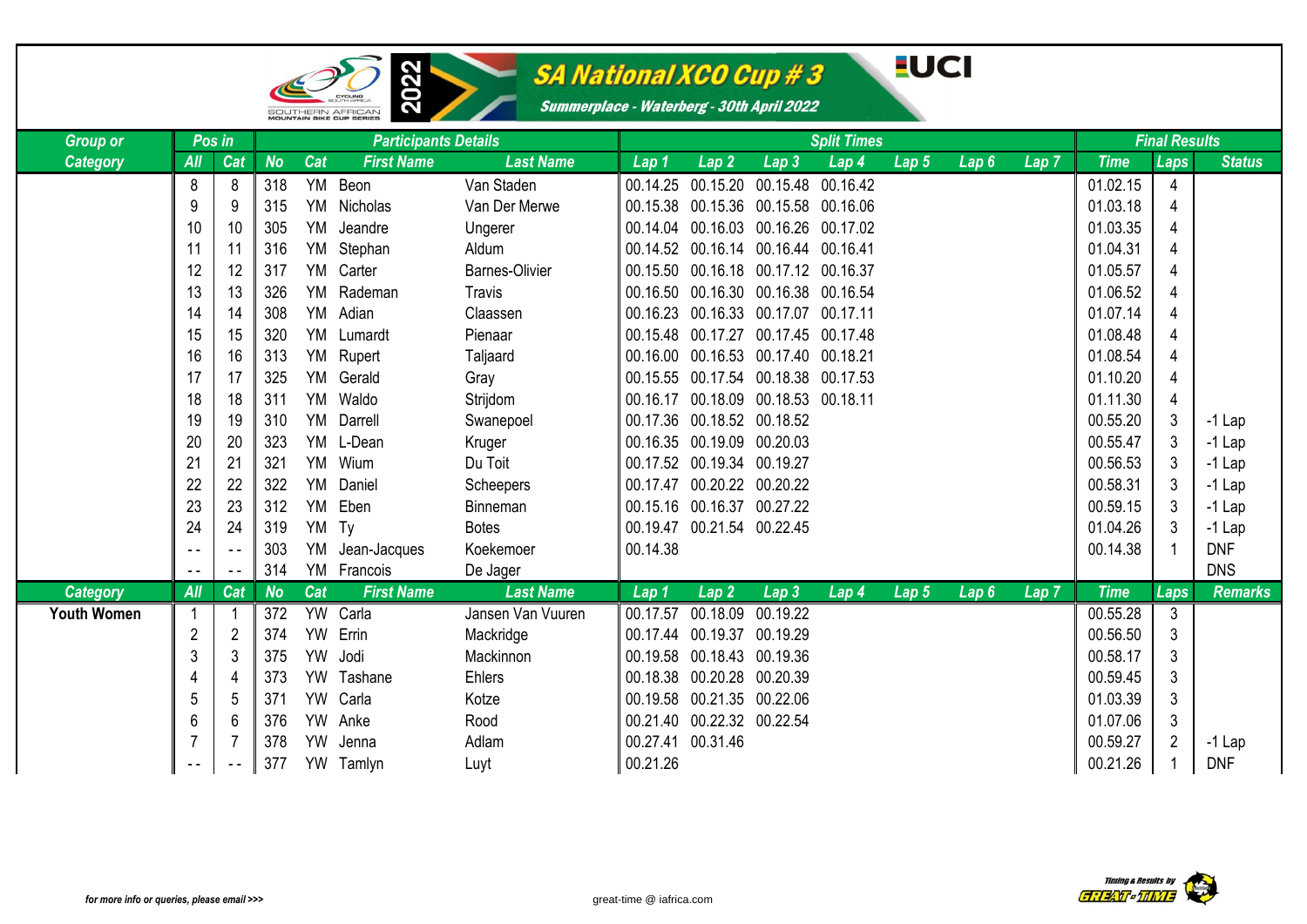

# SA National XCO Cup # 3

#### **EUCI**

| <b>Group or</b>     | Pos in         |               |           |           | <b>Participants Details</b> |                   |                   |                                     | <b>Split Times</b>         | <b>Final Results</b>                             |                  |                  |                  |             |                 |                |
|---------------------|----------------|---------------|-----------|-----------|-----------------------------|-------------------|-------------------|-------------------------------------|----------------------------|--------------------------------------------------|------------------|------------------|------------------|-------------|-----------------|----------------|
| Category            | All            | Cat           | <b>No</b> | Cat       | <b>First Name</b>           | <b>Last Name</b>  | Lap 1             | Lap2                                | Lap <sub>3</sub>           | Lap 4                                            | Lap <sub>5</sub> | Lap6             | Lap <sub>7</sub> | <b>Time</b> | <b>Laps</b>     | <b>Status</b>  |
| <b>Category</b>     | All            | Cat           | <b>No</b> | Cat       | <b>First Name</b>           | <b>Last Name</b>  | Lap 1             | Lap <sub>2</sub>                    | Lap <sub>3</sub>           | Lap 4                                            | Lap 5            | Lap6             | Lap <sub>7</sub> | <b>Time</b> | Laps            | <b>Remarks</b> |
| <b>Junior Men</b>   | $\mathbf{1}$   |               | 201       |           | JM Ernest                   | Roets             | 00.12.56          | 00.13.38                            |                            | 00.13.49 00.13.51 00.13.58                       |                  |                  |                  | 01.08.12    | $5\phantom{.0}$ |                |
|                     | $\overline{2}$ | 2             | 202       | <b>JM</b> | Massimiliano                | Ambrosi           | 00.12.58          |                                     |                            | 00.13.36 00.13.49 00.13.50 00.14.08              |                  |                  |                  | 01.08.21    | 5               |                |
|                     | 3              | 3             | 207       | <b>JM</b> | Justin                      | Swanepoel         |                   |                                     |                            | 00.13.19 00.14.03 00.14.09 00.13.50 00.14.32     |                  |                  |                  | 01.09.53    | 5               |                |
|                     | 4              | 4             | 204       | <b>JM</b> | Ruan                        | Jansen Van Vuuren |                   |                                     |                            | 00.13.08  00.13.51  00.14.23  00.14.10  00.14.42 |                  |                  |                  | 01.10.14    | 5               |                |
|                     | 5              | 5             | 205       | <b>JM</b> | Jordan                      | Boshoff           |                   |                                     |                            | 00.13.05  00.14.25  00.14.35  00.14.44  00.14.39 |                  |                  |                  | 01.11.28    | 5               |                |
|                     | 6              | 6             | 203       | <b>JM</b> | Phillip                     | Naude             | 00.13.29          |                                     |                            | 00.14.03 00.14.34 00.14.46 00.14.38              |                  |                  |                  | 01.11.30    | 5               |                |
|                     | 7              |               | 206       | JM        | Jean-Jacques                | Holtzhausen       | 00.14.19          |                                     |                            | 00.15.12 00.14.55 00.14.57 00.15.19              |                  |                  |                  | 01.14.42    | 5               |                |
|                     | 8              | 8             | 225       | <b>JM</b> | Lood                        | Goosen            | 00.14.41          |                                     |                            | 00.15.01 00.15.14 00.15.33 00.15.33              |                  |                  |                  | 01.16.02    | 5               |                |
|                     | 9              | 9             | 208       | <b>JM</b> | Blaine                      | Kieck             |                   |                                     |                            | 00.14.46 00.15.07 00.15.27 00.16.18 00.15.31     |                  |                  |                  | 01.17.09    | 5               |                |
|                     | 10             | 10            | 211       | <b>JM</b> | William                     | <b>Mills</b>      |                   |                                     |                            | 00.14.43 00.15.26 00.15.42 00.15.55 00.15.50     |                  |                  |                  | 01.17.36    | 5               |                |
|                     | 11             | 11            | 216       | <b>JM</b> | Cronje                      | <b>Beukes</b>     |                   | 00.13.42 00.14.53 00.18.21          |                            | 00.15.13 00.15.44                                |                  |                  |                  | 01.17.53    | 5               |                |
|                     | 12             | 12            | 226       | JM        | Robert                      | O'Reilly          | 00.14.31          |                                     |                            | 00.16.14 00.16.05 00.16.43 00.16.06              |                  |                  |                  | 01.19.39    | 5               |                |
|                     | 13             | 13            | 209       | JM        | Connor                      | Steytler          |                   |                                     |                            | 00.14.40  00.16.02  00.15.34  00.16.28  00.17.30 |                  |                  |                  | 01.20.14    | 5               |                |
|                     | 14             | 14            | 215       | <b>JM</b> | Aaron                       | Pietersen         | 00.15.06          |                                     |                            | 00.15.57 00.16.22 00.16.26 00.16.42              |                  |                  |                  | 01.20.33    | 5               |                |
|                     | 15             | 15            | 212       | <b>JM</b> | Calem                       | Angus             | 00.15.17          |                                     |                            | 00.16.19 00.16.32 00.16.27 00.16.30              |                  |                  |                  | 01.21.05    | 5               |                |
|                     | 16             | 16            | 220       | <b>JM</b> | Rion                        | Le Grange         |                   |                                     |                            | 00.17.35 00.15.34 00.15.54 00.16.28 00.16.19     |                  |                  |                  | 01.21.50    | 5               |                |
|                     | 17             | 17            | 223       | <b>JM</b> | Nika                        | Duffin            |                   |                                     |                            | 00.15.04 00.16.25 00.16.46 00.16.54 00.17.51     |                  |                  |                  | 01.23.00    | 5               |                |
|                     | 18             | 18            | 210       | <b>JM</b> | <b>Brent</b>                | Richter           |                   |                                     |                            | 00.15.47  00.16.18  00.17.12  00.16.30  00.18.44 |                  |                  |                  | 01.24.31    | 5               |                |
|                     | 19             | 19            | 214       | <b>JM</b> | Divan                       | De Klerk          | 00.15.58          |                                     |                            | 00.17.09 00.17.06 00.17.56 00.17.44              |                  |                  |                  | 01.25.53    | 5               |                |
|                     | 20             | 20            | 218       | JM        | Christoff                   | Erasmus           | 00.16.01          |                                     | 00.17.05 00.17.44 00.17.27 |                                                  |                  |                  |                  | 01.08.17    | $\overline{4}$  | $-1$ Lap       |
|                     | 21             | 21            | 213       | <b>JM</b> | Jade                        | Di-Sante          | 00.14.47          | 00.16.01 00.21.13 00.17.05          |                            |                                                  |                  |                  |                  | 01.09.06    | $\overline{4}$  | $-1$ Lap       |
|                     | 22             | 22            | 221       | <b>JM</b> | Pieter                      | Van Eeden         |                   | 00.15.38 00.18.15 00.17.45 00.17.35 |                            |                                                  |                  |                  |                  | 01.09.13    | $\overline{4}$  | $-1$ Lap       |
|                     | 23             | 23            | 222       | <b>JM</b> | André                       | Van Deventer      |                   | 00.16.03 00.17.31 00.18.29 00.19.15 |                            |                                                  |                  |                  |                  | 01.11.18    | $\overline{4}$  | $-1$ Lap       |
|                     | 24             | 24            | 219       | JM        | Steffin                     | De Jager          |                   | 00.16.18 00.17.53 00.18.22 00.19.19 |                            |                                                  |                  |                  |                  | 01.11.52    | $\overline{4}$  | $-1$ Lap       |
|                     |                | $\sim$ $\sim$ | 217       | <b>JM</b> | Wyatt                       | <b>Botes</b>      | 00.16.42 00.19.53 |                                     |                            |                                                  |                  |                  |                  | 00.36.35    | $\overline{2}$  | <b>DNF</b>     |
| <b>Category</b>     | All            | Cat           | <b>No</b> | Cat       | <b>First Name</b>           | <b>Last Name</b>  | Lap <sub>1</sub>  | Lap 2                               | Lap <sub>3</sub>           | Lap <sub>4</sub>                                 | Lap 5            | Lap <sub>6</sub> | Lap <sub>7</sub> | <b>Time</b> | Laps            | <b>Remarks</b> |
| <b>Junior Women</b> |                |               | 272       | <b>JW</b> | Tyler                       | Jacobs            | 00.14.55          | 00.15.52                            | 00.16.17                   | 00.17.46                                         |                  |                  |                  | 01.04.50    | $\overline{4}$  |                |
|                     | $\sqrt{2}$     |               | 273       | <b>JW</b> | Lilian                      | Baber             | 00.16.23          | 00.17.26 00.18.00 00.18.25          |                            |                                                  |                  |                  |                  | 01.10.14    | $\overline{4}$  |                |
|                     | 3              |               | 271       | <b>JW</b> | Madison                     | Mann              | 00.17.25          | 00.19.04 00.20.31 00.21.40          |                            |                                                  |                  |                  |                  | 01.18.40    | 4               |                |
|                     | 4              |               | 275       | <b>JW</b> | Riley                       | Smith             |                   | 00.17.56 00.20.15 00.21.09 00.21.12 |                            |                                                  |                  |                  |                  | 01.20.32    | 4               |                |

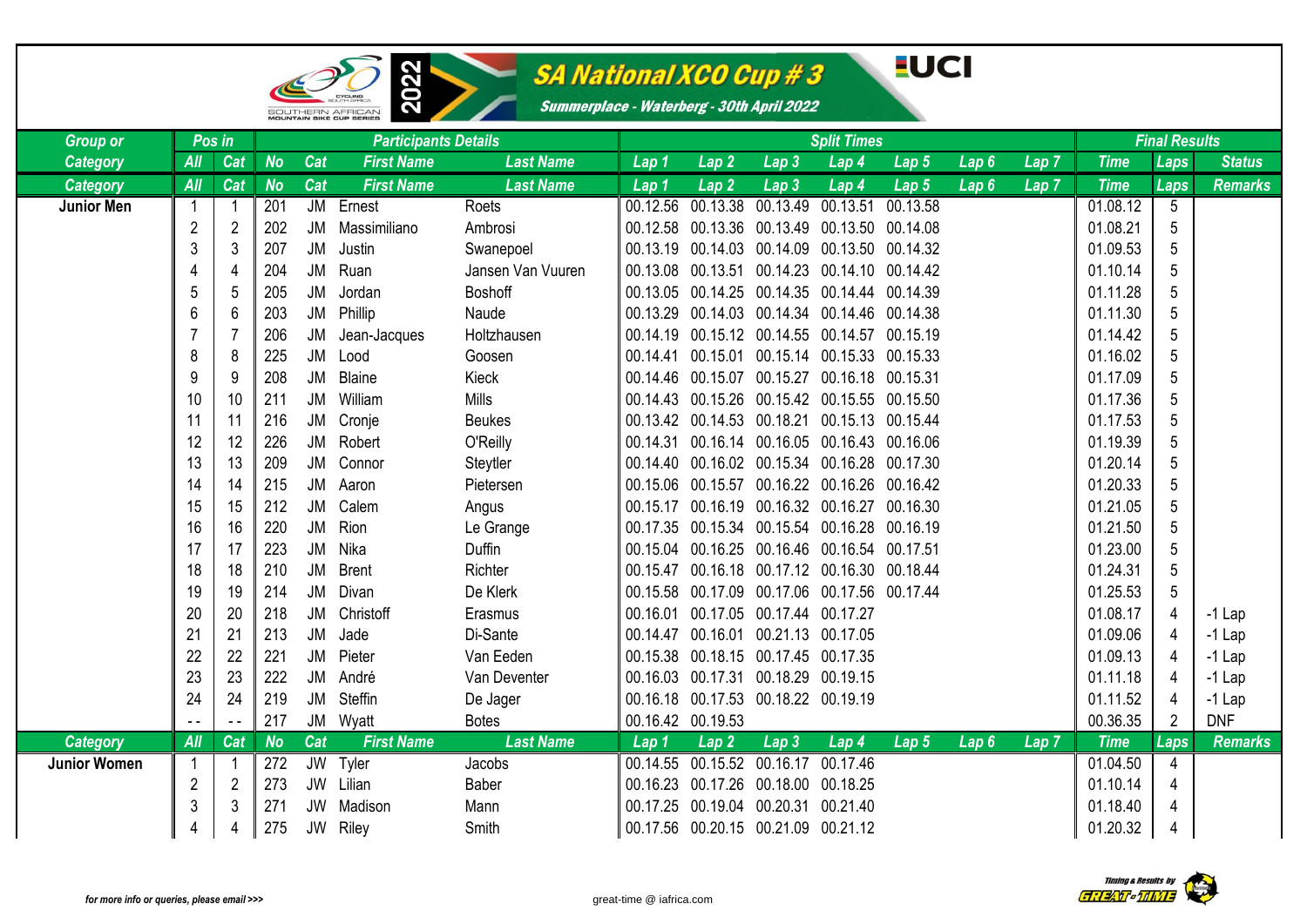

œ

### SA National XCO Cup # 3

#### **EUCI**

| <b>Group or</b>  | Pos in         |                |                |           | <b>Participants Details</b> |                  | <b>Split Times</b> |                                                  |                                                            |       |                  |                                                                      |                  | <b>Final Results</b> |                |                |
|------------------|----------------|----------------|----------------|-----------|-----------------------------|------------------|--------------------|--------------------------------------------------|------------------------------------------------------------|-------|------------------|----------------------------------------------------------------------|------------------|----------------------|----------------|----------------|
| <b>Category</b>  | All            | Cat            | <b>No</b>      | Cat       | <b>First Name</b>           | <b>Last Name</b> | Lap 1              | $\overline{\textsf{Lap2}}$                       | Lap3                                                       | Lap 4 | Lap <sub>5</sub> | Lap <sub>6</sub>                                                     | Lap <sub>7</sub> | <b>Time</b>          | Laps           | <b>Status</b>  |
|                  | 5              | 5              | 274            | JW        | Anna                        | Marx             | 00.18.23           | 00.20.11                                         | 00.21.06 00.21.09                                          |       |                  |                                                                      |                  | 01.20.49             | $\overline{4}$ |                |
|                  | 6              | 6              | 276            | JW        | Kayleigh                    | Stevenson        |                    |                                                  | 00.18.16 00.21.34 00.21.33 00.21.35                        |       |                  |                                                                      |                  | 01.22.58             | $\overline{4}$ |                |
|                  |                |                | 277            | <b>JW</b> | Lianke                      | Fourie           |                    | 00.23.20 00.28.12 00.26.56                       |                                                            |       |                  |                                                                      |                  | 01.18.28             | $\mathbf{3}$   | $-1$ Lap       |
|                  | 8              | 8              | 278            | JW        | Ansuné                      | Fourie           |                    | 00.28.52 00.31.12 00.33.57                       |                                                            |       |                  |                                                                      |                  | 01.34.01             | 3              | $-1$ Lap       |
| <b>Category</b>  | AII            | Cat            | <b>No</b>      | Cat       | <b>First Name</b>           | <b>Last Name</b> | Lap 1              | $\overline{\mathsf{L}}$ ap 2 $^\mathsf{\dagger}$ | Lap <sub>3</sub>                                           | Lap 4 | Lap <sub>5</sub> | Lap <sub>6</sub>                                                     | Lap 7            | <b>Time</b>          | Laps           | <b>Remarks</b> |
| <b>Elite Men</b> |                |                |                |           | EM Philip                   | <b>Buys</b>      |                    |                                                  |                                                            |       |                  | 00.12.05 00.12.34 00.12.52 00.12.42 00.12.53 00.13.00 00.13.07       |                  | 01.29.13             | $\overline{7}$ |                |
|                  | $\overline{2}$ | $\overline{2}$ | $\overline{2}$ | <b>EM</b> | Johan                       | Van Zyl          |                    |                                                  |                                                            |       |                  | 00.12.16 00.12.56 00.13.15 00.13.18 00.13.21 00.13.08 00.13.13       |                  | 01.31.27             | $\overline{7}$ |                |
|                  | 3              | 3              | 3              | EM        | Arno                        | Du Toit          |                    |                                                  |                                                            |       |                  | 00.12.15 00.12.58 00.13.15 00.13.18 00.13.21 00.14.02 00.13.09       |                  | 01.32.18             | $\overline{7}$ |                |
|                  | 4              | 4              |                | EM        | Keagan                      | Bontekoning      | 00.12.30 00.13.21  |                                                  |                                                            |       |                  | 00.13.35 00.13.23 00.13.23 00.13.14 00.13.20                         |                  | 01.32.46             | $\overline{7}$ |                |
|                  | 5              | 5              | 27             | EM        | Cameron                     | Wright           |                    |                                                  |                                                            |       |                  | 00.12.11 00.13.14 00.13.31 00.13.27 00.13.48 00.14.00 00.14.08       |                  | 01.34.19             | 7              |                |
|                  | 6              | 6              | 13             | <b>EM</b> | Daniel                      | Van Der Watt     |                    |                                                  |                                                            |       |                  | 00.12.15 00.13.47 00.13.55 00.13.42 00.13.59 00.14.11 00.14.12       |                  | 01.36.01             | $\overline{7}$ |                |
|                  |                | 7              | 4              | EM        | Luke                        | Moir             |                    |                                                  |                                                            |       |                  | 00.13.23 00.13.11 00.13.32 00.13.18 00.13.42 00.14.13 00.15.09       |                  | 01.36.28             | $\overline{7}$ |                |
|                  | 8              | 8              | 5              | EM        | Jan                         | Withaar          | 00.13.10 00.13.51  |                                                  |                                                            |       |                  | 00.13.57 00.13.49 00.14.03 00.14.24 00.13.52                         |                  | 01.37.06             | $\overline{7}$ |                |
|                  | 9              | 9              | 8              | EM        | Stuart                      | Marais           |                    |                                                  |                                                            |       |                  | 00.13.25  00.13.46  00.13.54  00.13.43  00.13.59  00.14.14  00.14.08 |                  | 01.37.09             | $\overline{7}$ |                |
|                  | 10             | 10             | 17             | <b>EM</b> | Wessel                      | <b>Botha</b>     |                    |                                                  |                                                            |       |                  | 00.13.08 00.13.37 00.15.11 00.14.04 00.14.01 00.13.41 00.13.33       |                  | 01.37.15             | $\overline{7}$ |                |
|                  | 11             | -11            | 6              | EM        | Kai                         | Von During       |                    |                                                  |                                                            |       |                  | 00.13.05  00.13.43  00.14.10  00.14.00  00.14.20  00.14.10  00.14.02 |                  | 01.37.30             | $\overline{7}$ |                |
|                  | 12             | 12             | 18             | EM        | Jaedan                      | Terlouw          |                    |                                                  |                                                            |       |                  | 00.13.14  00.13.57  00.14.16  00.14.06  00.14.13  00.14.07  00.13.54 |                  | 01.37.47             | $\overline{7}$ |                |
|                  | 13             | 13             | 19             | EM        | Johan                       | De Villiers      |                    |                                                  |                                                            |       |                  | 00.12.48 00.13.15 00.13.41 00.13.41 00.14.06 00.14.51 00.15.40       |                  | 01.38.02             | $\overline{7}$ |                |
|                  | 14             | 14             | 12             | <b>EM</b> | Unathi                      | Nxumalo          |                    |                                                  | 00.13.46 00.13.56 00.13.59 00.14.27                        |       |                  | $00.14.33$ 00.14.54 00.14.53                                         |                  | 01.40.28             | $\overline{7}$ |                |
|                  | 15             | 15             | 10             | EM        | Luca                        | Ruwiel           |                    |                                                  | 00.14.54 00.14.00 00.14.14 00.14.21                        |       |                  | 00.14.25 00.14.40 00.14.35                                           |                  | 01.41.09             | $\overline{7}$ |                |
|                  | 16             | 16             | 15             | <b>EM</b> | Matthew                     | Scott            |                    |                                                  |                                                            |       |                  | 00.13.15  00.13.35  00.14.11  00.13.48  00.13.40  00.15.32  00.17.48 |                  | 01.41.49             | $\overline{7}$ |                |
|                  | 17             | -17            | -11            | EМ        | Ignatius                    | Du Preez         |                    |                                                  |                                                            |       |                  | 00.13.09  00.15.03  00.15.09  00.14.55  00.14.51  00.15.13  00.15.28 |                  | 01.43.48             | $\overline{7}$ |                |
|                  | 18             | 18             | 24             | EM        | Jean                        | Du Plessis       | 00.13.41           |                                                  |                                                            |       |                  | 00.14.45  00.14.59  00.15.07  00.14.56  00.15.03  00.15.22           |                  | 01.43.53             | $\overline{7}$ |                |
|                  | 19             | 19             | 21             | EM        | Herman                      | Fourie           |                    |                                                  | 00.13.24  00.14.15  00.14.39  00.15.19  00.16.01  00.17.46 |       |                  |                                                                      |                  | 01.31.24             | 6              | $-1$ Lap       |
|                  | 20             | 20             | 22             | EM        | Matteo                      | Damilano         |                    |                                                  | 00.14.18  00.17.14  00.16.36  00.16.34  00.17.23  00.16.51 |       |                  |                                                                      |                  | 01.38.56             | 6              | $-1$ Lap       |
|                  | 21             | 21             | 26             | EM        | Komborero                   | Bere             |                    |                                                  | 00.16.45  00.16.03  00.18.40  00.18.39  00.17.15  00.18.52 |       |                  |                                                                      |                  | 01.46.14             | 6              | $-1$ Lap       |
|                  | 22             | 22             | 25             | EM        | Ethan                       | Alford           |                    |                                                  | 00.16.06 00.16.02 00.26.31 00.17.16 00.17.12               |       |                  |                                                                      |                  | 01.33.07             | $\overline{5}$ | -2 Laps        |
|                  | $\sim$ $-$     | $\sim$ $\sim$  | 23             | EM        | Nathan                      | Naude            |                    |                                                  | 00.14.05 00.15.41 00.16.08 00.20.42                        |       |                  |                                                                      |                  | 01.06.36             | $\overline{4}$ | <b>DNF</b>     |
|                  | $\sim$ $\sim$  | $\sim$ $\sim$  | 16             | EM        | William                     | Piat             |                    | 00.13.54 00.14.57 00.15.08                       |                                                            |       |                  |                                                                      |                  | 00.43.59             | 3              | <b>DNF</b>     |
|                  | $ -$           | $\sim$ $\sim$  | 20             | EМ        | Gunther                     | Katzke           | 00.14.18           |                                                  |                                                            |       |                  |                                                                      |                  | 00.14.18             |                | <b>DNF</b>     |
|                  | $- -$          | $\sim$ $\sim$  | 9              | EM        | Michael                     | Foster           |                    |                                                  |                                                            |       |                  |                                                                      |                  |                      |                | <b>DNS</b>     |